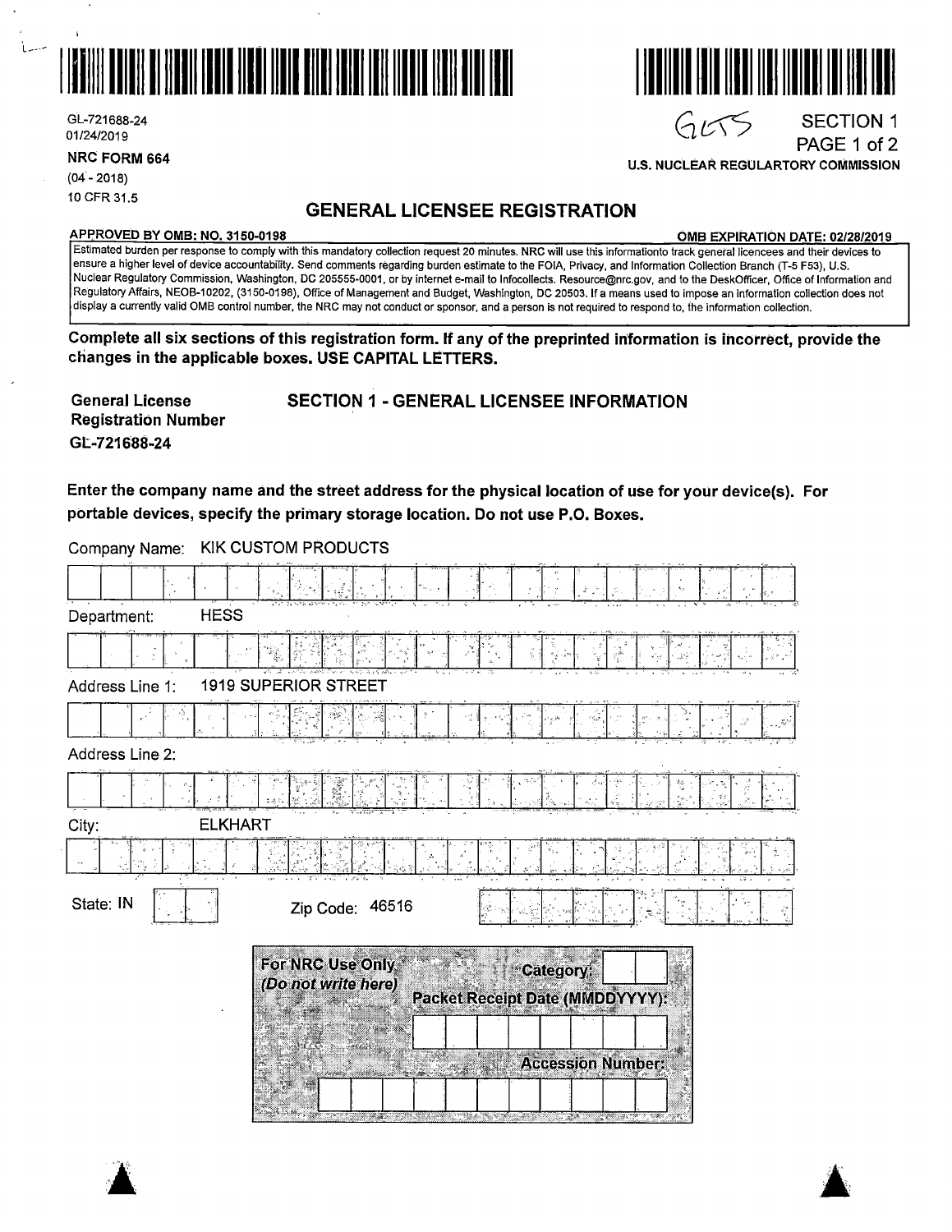

 $\frac{d}{dt}$ 

 $\bar{\mathbf{r}}$ 



GL-721688-24 01/24/2019

**SECTION 1** PAGE 2 of 2

 $\ddot{\cdot}$ 

# **SECTION 1 - GENERAL LICENSEE INFORMATION (Continued)**

Enter the name, telephone number and title of the person who is the responsible individual for the device(s).

| 7.<br>Middle Initial: A<br>$\mathcal{K}$<br>P<br>ୀ<br>$\mathcal{E}$<br>31542<br>Extension:<br><b>HESS MANAGER</b><br>Title:<br>$\eta _{\mathbb A}\, \,$ $\partial\, \,$ $\beta\, \,$ $\leq$<br>Ħ<br>Enter the mailing address where correspondence regarding your device(s) should be sent.<br><b>HESS</b><br>2730 MIDDLEBURY STREET<br><b>ELKHART</b><br>Zip Code: 46516<br>$\hat{\rho}_\alpha$<br>$\hat{\boldsymbol{\theta}}$ | Last Name: AMONES                         |  |
|---------------------------------------------------------------------------------------------------------------------------------------------------------------------------------------------------------------------------------------------------------------------------------------------------------------------------------------------------------------------------------------------------------------------------------|-------------------------------------------|--|
|                                                                                                                                                                                                                                                                                                                                                                                                                                 |                                           |  |
|                                                                                                                                                                                                                                                                                                                                                                                                                                 | First Name: GTROY                         |  |
|                                                                                                                                                                                                                                                                                                                                                                                                                                 |                                           |  |
|                                                                                                                                                                                                                                                                                                                                                                                                                                 | Business Telephone Number: (574) 295-0000 |  |
|                                                                                                                                                                                                                                                                                                                                                                                                                                 |                                           |  |
|                                                                                                                                                                                                                                                                                                                                                                                                                                 |                                           |  |
|                                                                                                                                                                                                                                                                                                                                                                                                                                 |                                           |  |
|                                                                                                                                                                                                                                                                                                                                                                                                                                 |                                           |  |
|                                                                                                                                                                                                                                                                                                                                                                                                                                 |                                           |  |
|                                                                                                                                                                                                                                                                                                                                                                                                                                 | Department:                               |  |
|                                                                                                                                                                                                                                                                                                                                                                                                                                 |                                           |  |
|                                                                                                                                                                                                                                                                                                                                                                                                                                 | Address Line 1:                           |  |
|                                                                                                                                                                                                                                                                                                                                                                                                                                 |                                           |  |
|                                                                                                                                                                                                                                                                                                                                                                                                                                 | Address Line 2:                           |  |
|                                                                                                                                                                                                                                                                                                                                                                                                                                 |                                           |  |
|                                                                                                                                                                                                                                                                                                                                                                                                                                 | City:                                     |  |
|                                                                                                                                                                                                                                                                                                                                                                                                                                 |                                           |  |
|                                                                                                                                                                                                                                                                                                                                                                                                                                 | State: IN                                 |  |
|                                                                                                                                                                                                                                                                                                                                                                                                                                 |                                           |  |
|                                                                                                                                                                                                                                                                                                                                                                                                                                 | $\sigma_{\rm{max}}=0.1$                   |  |



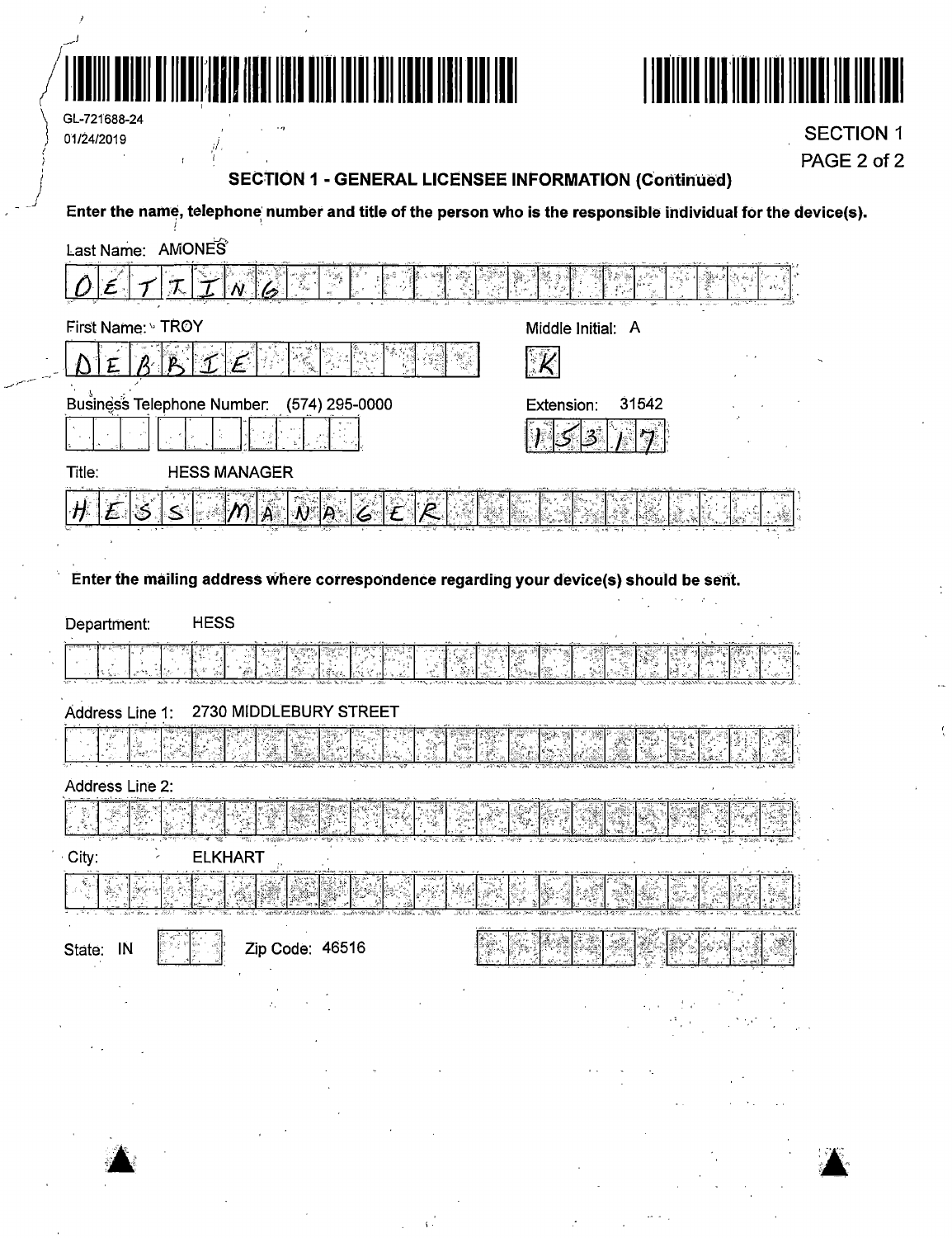| GL-721688-24                                 |                                                                                                                                                     |                                   |
|----------------------------------------------|-----------------------------------------------------------------------------------------------------------------------------------------------------|-----------------------------------|
| 01/24/2019                                   | <b>SECTION 2 - DEVICES SUBJECT TO REGISTRATION</b><br>Our records indicate that you have these devices. Please updtae the information as necessary. | <b>SECTION 2</b><br>PAGE 1 of 1   |
| <b>NRC Device Key</b><br>762839              | (Internal Control Number)                                                                                                                           |                                   |
| Distributor/Dustributed By:                  | Peco Controls Corporation                                                                                                                           |                                   |
| $\mathcal{E}^{\mathbb{N}_k^{\times}}$        | Į                                                                                                                                                   |                                   |
| Distributor License Number:<br>3823-43 GL    |                                                                                                                                                     |                                   |
|                                              |                                                                                                                                                     |                                   |
| Manufacturer name:                           | PECO CONTROLS CORPORATION                                                                                                                           |                                   |
|                                              | Ÿ.                                                                                                                                                  |                                   |
| Device Model (Not Source Model): GAMMA 101-P |                                                                                                                                                     |                                   |
| Ş.<br>$\epsilon$ , $\geq$<br>강 :             |                                                                                                                                                     |                                   |
| Device Serial Number:<br>G030710723          |                                                                                                                                                     |                                   |
|                                              |                                                                                                                                                     |                                   |
| 06/14/2007                                   |                                                                                                                                                     |                                   |
| <b>Transfer Date:</b>                        |                                                                                                                                                     | Not in possession of device (Also |
|                                              |                                                                                                                                                     | complete Section 4.)              |
| MM<br>YYYY<br>DD                             |                                                                                                                                                     | $\tau$ .                          |
| Isotope (e.g. AM241)                         | Activity (e.g. 1005)                                                                                                                                | Unit (e.g. mCi)                   |
| 1<br>AM241                                   | 100                                                                                                                                                 | mCi                               |
| $\overline{2}$                               |                                                                                                                                                     |                                   |
|                                              |                                                                                                                                                     |                                   |
| 3                                            |                                                                                                                                                     |                                   |
|                                              |                                                                                                                                                     |                                   |
| $\overline{\mathbf{4}}$                      |                                                                                                                                                     |                                   |
|                                              |                                                                                                                                                     |                                   |
| $\overline{5}$                               |                                                                                                                                                     |                                   |
|                                              |                                                                                                                                                     |                                   |
| $\,6\,$                                      |                                                                                                                                                     |                                   |
|                                              |                                                                                                                                                     |                                   |
|                                              |                                                                                                                                                     |                                   |
|                                              |                                                                                                                                                     |                                   |
|                                              |                                                                                                                                                     |                                   |
|                                              | $\sigma = 0.3$                                                                                                                                      |                                   |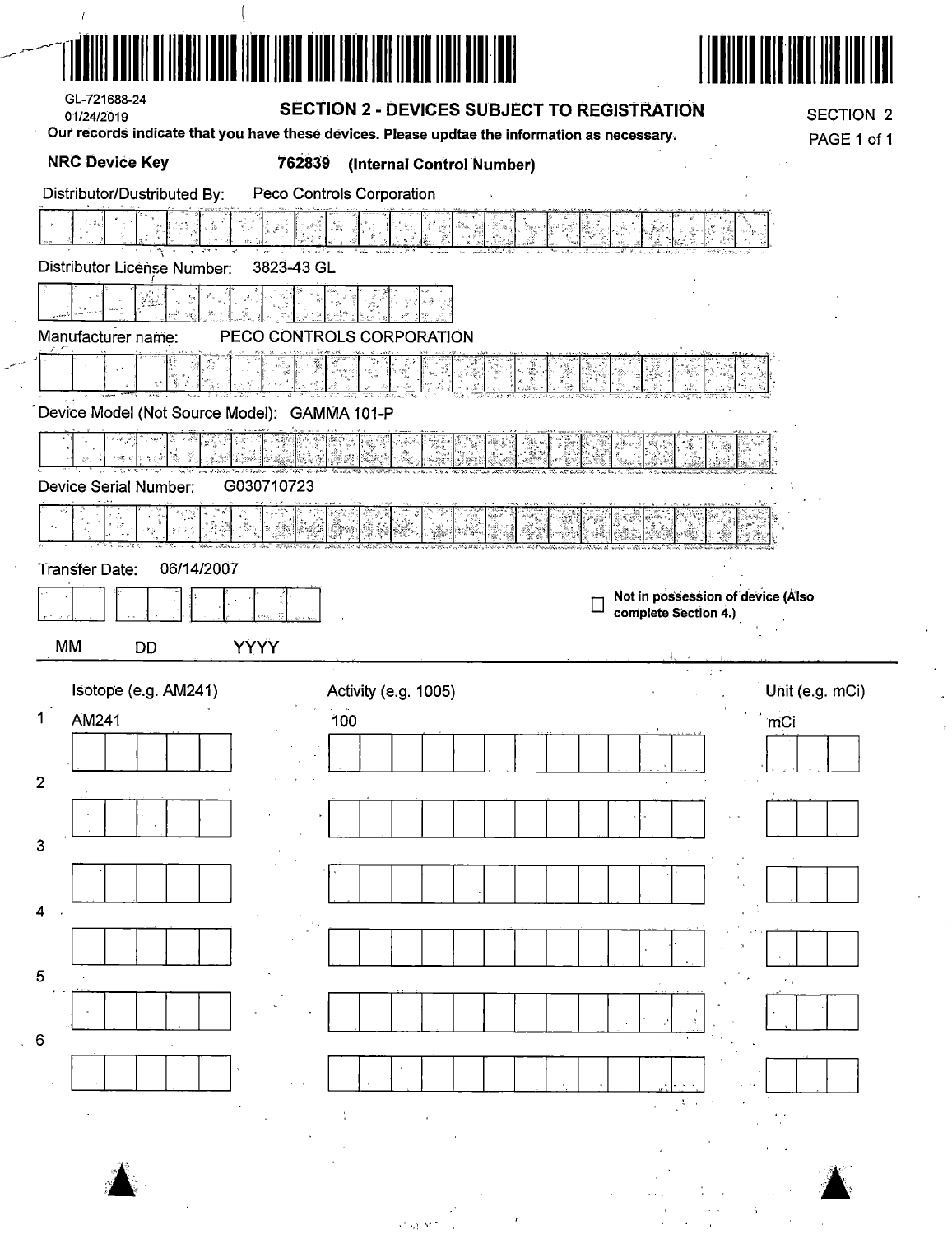



| GL-721688-24 |
|--------------|
| 01/24/2019   |

## **SECTION 3 - ADDITIONAL DEVICES SUBJECT TO REGISTRATION**

**SECTION 3** 

| Provide information about other devices you have that are subject to registration. Do not report specifically licensed devices. |                      |  |                                         |                |  |                      |                               |                                              |                   |    |                   |       |           |  | PAGE 1 of 1 |                 |
|---------------------------------------------------------------------------------------------------------------------------------|----------------------|--|-----------------------------------------|----------------|--|----------------------|-------------------------------|----------------------------------------------|-------------------|----|-------------------|-------|-----------|--|-------------|-----------------|
| Manufacturer Name                                                                                                               |                      |  |                                         |                |  |                      |                               |                                              |                   |    |                   |       |           |  |             |                 |
|                                                                                                                                 |                      |  |                                         |                |  |                      |                               |                                              |                   |    |                   |       |           |  |             |                 |
| <b>Initial Transferor Name</b>                                                                                                  |                      |  |                                         |                |  |                      |                               |                                              |                   |    |                   |       |           |  |             |                 |
|                                                                                                                                 |                      |  |                                         |                |  |                      |                               |                                              |                   |    |                   |       |           |  |             |                 |
| Initial Transferor License Number (if known)                                                                                    |                      |  |                                         |                |  |                      |                               |                                              |                   |    |                   |       |           |  |             |                 |
|                                                                                                                                 |                      |  |                                         |                |  |                      |                               |                                              |                   |    |                   |       |           |  |             |                 |
| Device Model Number (Not Source Model)                                                                                          |                      |  |                                         |                |  |                      |                               |                                              |                   |    |                   |       |           |  |             |                 |
|                                                                                                                                 |                      |  |                                         |                |  |                      |                               |                                              |                   |    |                   |       |           |  |             |                 |
| <b>Device Serial Number</b>                                                                                                     |                      |  |                                         |                |  |                      |                               |                                              |                   |    |                   |       |           |  |             |                 |
|                                                                                                                                 |                      |  |                                         |                |  |                      |                               |                                              |                   |    |                   |       |           |  |             |                 |
| How acquired and date (e.g.,                                                                                                    |                      |  |                                         | $\circ$        |  |                      |                               | Manufacturer/Initial Transferor listed above |                   |    |                   |       |           |  |             |                 |
| from a distributor/manufacturer,<br>other licensee, other source)?                                                              |                      |  |                                         | $\ddot{\circ}$ |  |                      | <b>Other General Licensee</b> |                                              | Date Transferred: |    |                   |       |           |  |             |                 |
|                                                                                                                                 |                      |  |                                         | O              |  | <b>Other Sources</b> |                               |                                              |                   |    | MM <sup>-</sup>   |       | <b>DD</b> |  | YYYY        |                 |
| e, e<br>-18                                                                                                                     | Isotope (e.g. AM241) |  |                                         | $\sim$ $\sim$  |  |                      |                               | Activity (e.g. 100)                          |                   |    |                   |       |           |  |             | Unit (e.g. mCi) |
| $\overline{1}$ .                                                                                                                |                      |  |                                         |                |  |                      |                               |                                              |                   | ÷, |                   |       |           |  |             |                 |
| 2.                                                                                                                              |                      |  |                                         |                |  |                      |                               |                                              |                   |    |                   |       |           |  |             |                 |
| 3.                                                                                                                              |                      |  |                                         |                |  |                      |                               |                                              |                   |    |                   |       |           |  |             |                 |
|                                                                                                                                 |                      |  |                                         |                |  |                      |                               |                                              |                   |    | $\gamma_{\rm{A}}$ | atuan |           |  |             |                 |
| 4.                                                                                                                              |                      |  |                                         |                |  |                      |                               |                                              |                   |    |                   |       |           |  |             |                 |
| 5.                                                                                                                              |                      |  |                                         |                |  |                      |                               |                                              |                   |    |                   |       |           |  |             |                 |
| $\sim$<br>6.14                                                                                                                  |                      |  |                                         |                |  |                      |                               |                                              |                   |    |                   |       |           |  |             |                 |
|                                                                                                                                 |                      |  | $\sim$ $\sim$                           |                |  |                      |                               |                                              |                   |    |                   |       |           |  |             |                 |
| 7.                                                                                                                              |                      |  | $\lambda_{\rm{c}}$ , $\lambda_{\rm{c}}$ |                |  |                      |                               |                                              |                   |    |                   |       |           |  |             |                 |
| 8.14                                                                                                                            |                      |  |                                         |                |  |                      |                               |                                              |                   |    |                   |       |           |  |             |                 |
| $\gamma$<br>9.                                                                                                                  |                      |  |                                         |                |  |                      |                               |                                              |                   |    |                   |       |           |  |             |                 |
|                                                                                                                                 |                      |  |                                         |                |  |                      |                               |                                              |                   |    |                   |       |           |  |             |                 |
|                                                                                                                                 |                      |  |                                         |                |  |                      |                               |                                              |                   |    |                   |       |           |  |             |                 |
| 10.                                                                                                                             |                      |  |                                         |                |  |                      |                               |                                              |                   |    |                   |       |           |  |             |                 |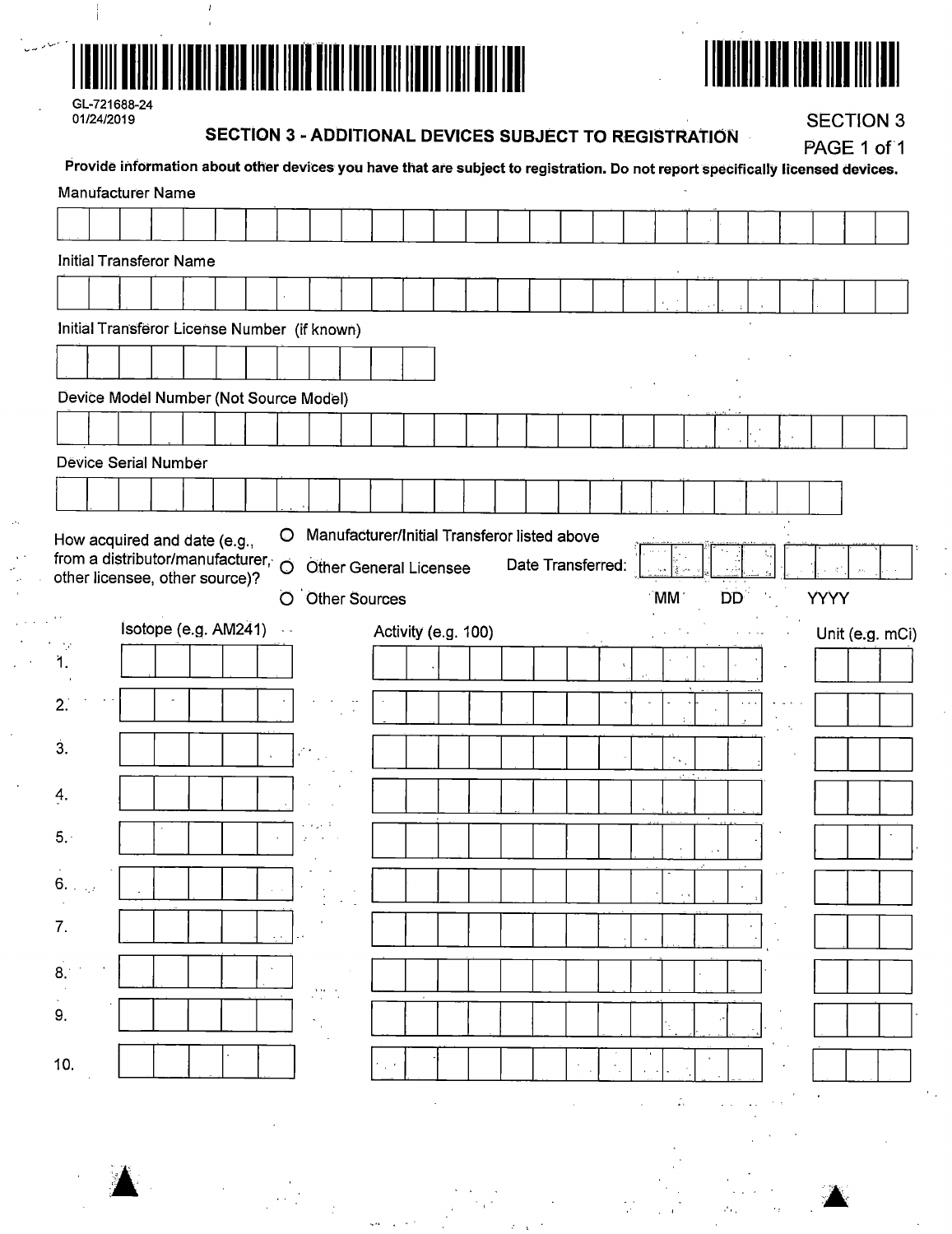

01/24/2019

 $\frac{1}{2}$ 

 $\lambda$ 

#### **SECTION 4 - NOT IN POSSESSION OF DEVICE**

**SECTION 4** PAGE 1 of 1

 $\mathcal{L}$ 

| Part 1                                                                                                                      | <b>Transfer Date:</b>                                                          |
|-----------------------------------------------------------------------------------------------------------------------------|--------------------------------------------------------------------------------|
| NRC Device Key:                                                                                                             |                                                                                |
| (from Section 2 or 6)                                                                                                       | MM<br><b>DD</b><br><b>YYYY</b>                                                 |
| Location of the Device:                                                                                                     |                                                                                |
| O Whereabouts Unknown (Complete Part 1 only)                                                                                | O Transferred to another general licensee (Complete Parts 2 and 3)             |
| O<br>Never Possessed the Device (Complete Part 1 only)<br>O.<br>$\sigma$<br>Returned to Manufacturer (Complete Part 1 only) | Transferred to a Specific Licensee (Not the manufacturer)<br>(Complete Part 2) |
| Part 2<br>License Number of Recipient (if transferred to a specific licensee):                                              |                                                                                |
|                                                                                                                             |                                                                                |
| Company Name:                                                                                                               |                                                                                |
|                                                                                                                             |                                                                                |
| Department:                                                                                                                 |                                                                                |
|                                                                                                                             |                                                                                |
| Address Line 1:                                                                                                             |                                                                                |
| ţ.                                                                                                                          |                                                                                |
| Address Line 2:                                                                                                             |                                                                                |
|                                                                                                                             |                                                                                |
| City:                                                                                                                       |                                                                                |
|                                                                                                                             |                                                                                |
| State:<br>Ť<br>Zip Code:<br>Tingan.<br>Tan                                                                                  |                                                                                |
| Part 3<br>Enter the name of the individual responsibe for this device:                                                      |                                                                                |
| Last name:                                                                                                                  |                                                                                |
|                                                                                                                             | ÷                                                                              |
| First name:<br>Λ.                                                                                                           | Middle Initial:                                                                |
| .<br>Dr                                                                                                                     |                                                                                |
| <b>Business Telephone</b><br>Number:                                                                                        | Extension:                                                                     |
| Title:                                                                                                                      | ٠.                                                                             |
| ÷                                                                                                                           |                                                                                |
|                                                                                                                             |                                                                                |
|                                                                                                                             |                                                                                |
|                                                                                                                             |                                                                                |
|                                                                                                                             |                                                                                |

 $\mu$  and  $\mu$ 

 $\epsilon_{\rm{max}}$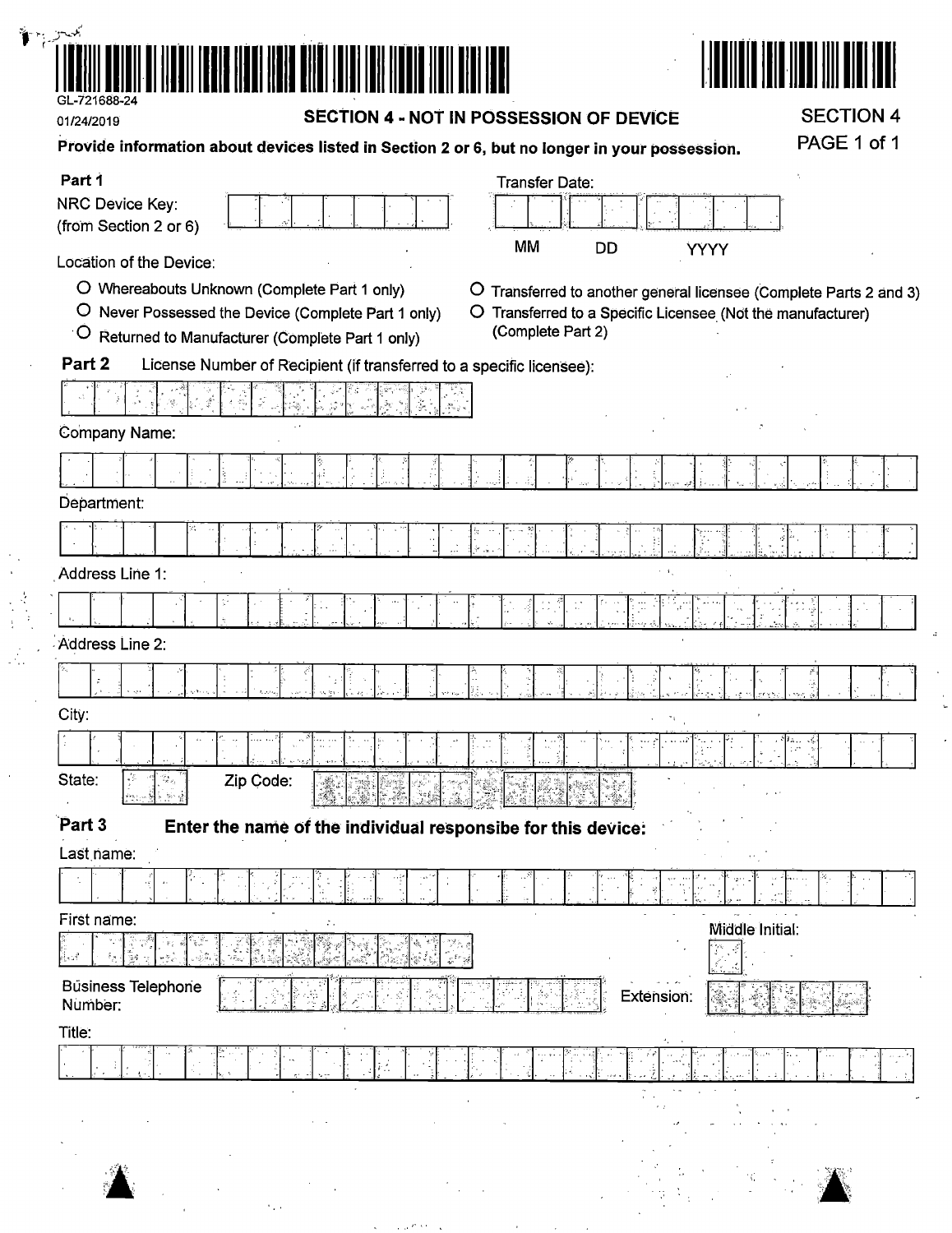



GL-721688-24 01/24/2019

#### **SECTION 5 - CERTIFICATION**

SECTION 5 PAGE 1 of 1

I hereby certify that:

- A. All information contained in this registration is true and complete to the best of my knowledge and belief.
- B. A physical inventory of the devices subject to registration has been completed, and the device information on this form has been checked against the device labeling.
- C. I am aware of the requirements of the general license, provided in 10 CFR 31.5. (Copied of applicable regulations may be viewed at the NRG website at:

http://www.nrc.gov/reading-rm/doc-collections/cfr)

 $2 - 25 - 19$ 

**SIGNATURE - RESPONSIBLE INDIVIDUAL (Listed in Section 1) DATE** 

**WARNING:** FALSE STATEMENTS MAY BE SUBJECT TO CIVILAND/OR CRIMINAL PENALTIES. NRC REGULATIONS REQUIRE THAT SUBMISSIONS TO THE NRC BE COMPLETE AND ACCURATE INALL MATERIAL ASPECTS. 10 U.S.C SECTION 1001 MAKES IT A CRIMINAL OFFENSE TO MAKE A WILLFULLY WRONG STATEMENT OR REPRESENTATION TO ANY DEPARTMENT OR AGENCY OF THE UNiTED STATES AS TO ANY MATTER IN ITS JURISDICTION.